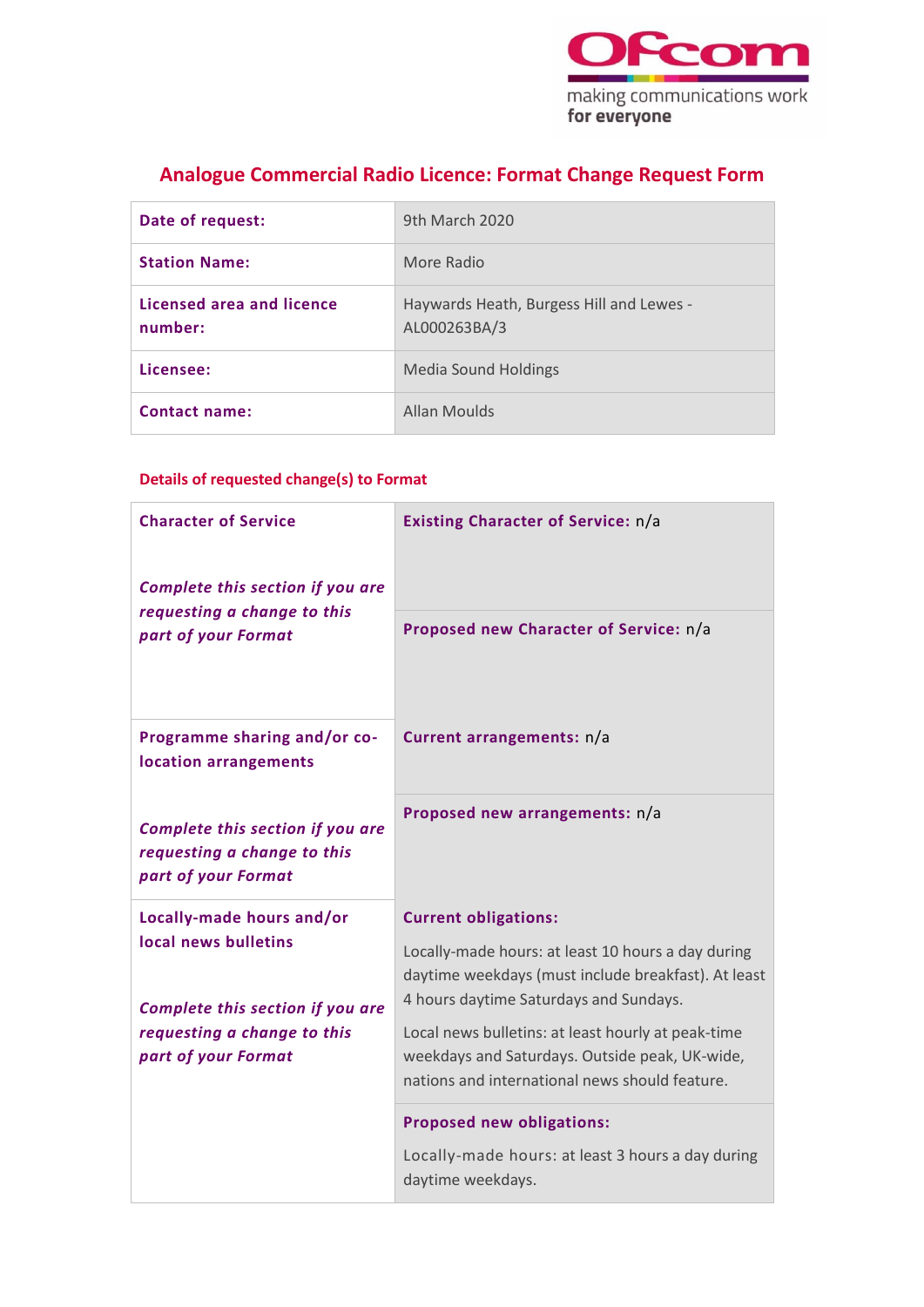|  | Local news bulletins: At least hourly during daytime |
|--|------------------------------------------------------|
|  | weekdays and during peak at weekends. At other       |
|  | times, UK-wide, nations and international news       |
|  | should feature.                                      |
|  |                                                      |

The holder of an analogue local commercial radio licence may apply to Ofcom to have the station's Format amended. Any application should be made using the layout shown on this form, and should be in accordance with Ofcom's published procedures for Format changes.

Under section 106(1A) of the Broadcasting Act 1990 (as amended), Ofcom may consent to a change of a Format only if it is satisfied that *at least* one of the following five statutory criteria is satisfied:

- *(a) that the departure would not substantially alter the character of the service;*
- *(b) that the departure would not narrow the range of programmes available by way of relevant independent radio services to persons living the area or locality for which the service is licensed to be provided;*
- *(c) that the departure would be conducive to the maintenance or promotion of fair and effective competition*
- *(d) that there is evidence that, amongst persons living in that area or locality, there is a significant demand for, or significant support for, the change that would result from the departure; or*
- *(e) that (i) the departure would result from programmes included in the licensed service ceasing to be made at premises in the area or locality for which the service is provided, but (ii) those programmes would continue to be made wholly or partly at premises within the approved area (as defined in section 314 of the Communications Act 2003 (local content and character of services)).*

Only one of these five criteria need be satisfied in order for Ofcom to consent to the proposed change. However, even if Ofcom is of the opinion that the proposed change satisfies one or more of the statutory criteria, there may be reasons (depending on the particular circumstances of the case) why Ofcom may not consent to the proposed change. The additional criteria to which Ofcom will have regard when exercising this discretion can be found on our website.

Applicants should note that, under section 106ZA of the same Act (as amended), a proposed change that *does not* satisfy the first or last of these criteria (i.e. a change that Ofcom considers *would* or *could* substantially alter the character of the service, or does not relate to the origin of locally-made programmes) must, if it is to be considered further under any of the other three criteria, be consulted upon.

In the event that Ofcom receives a request for Format change and considers that criterion (a) or (e) is *not* satisfied, it will seek confirmation from the applicant as to whether it wishes to proceed with the request (and, if so, whether it wishes to amend or replace its submission in light of the necessity to make it public).#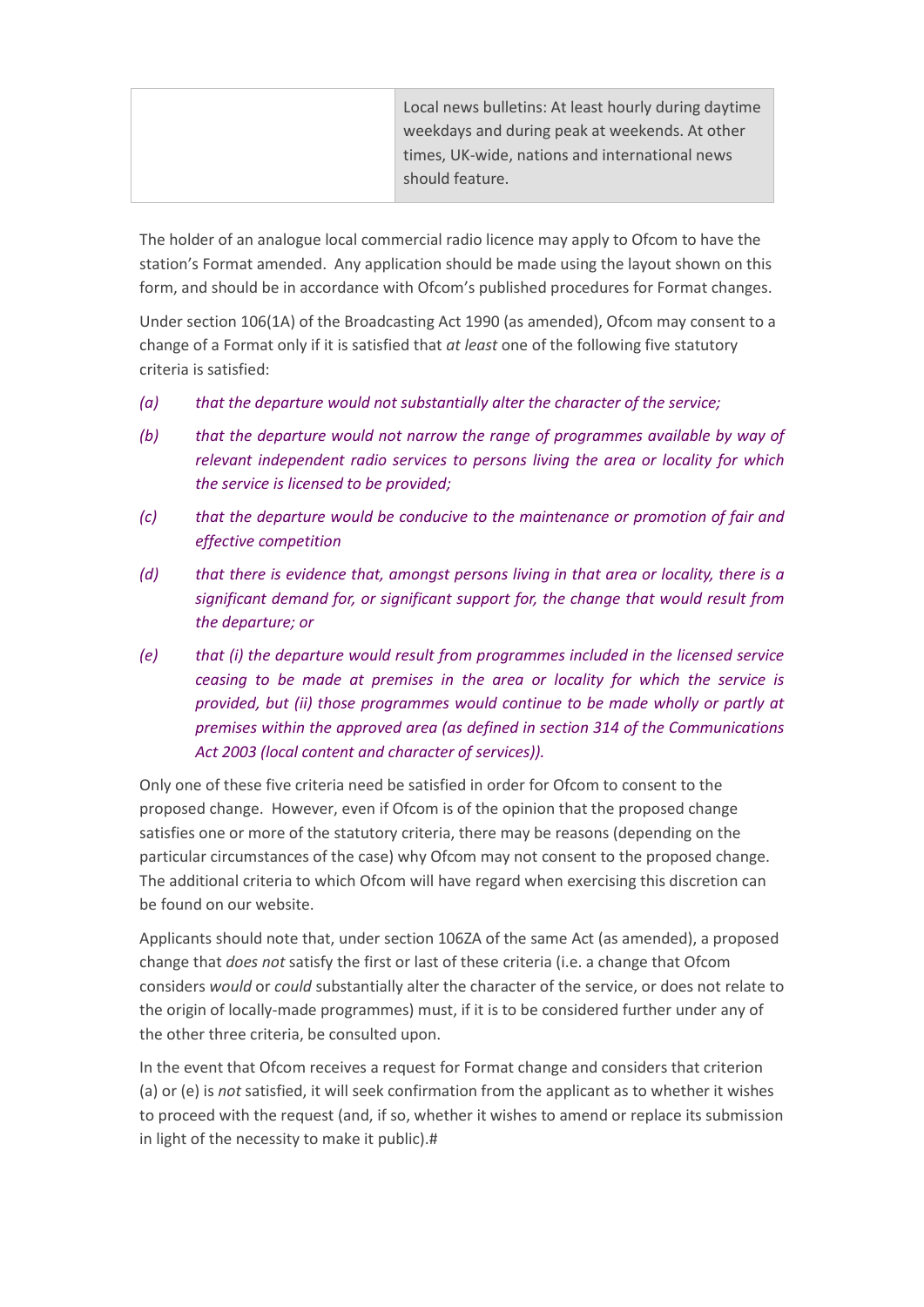**Please set out the statutory criterion, or criteria, set out in section 106(1A) of the Broadcasting Act 1990 that you believe is/are satisfied in relation to this Format change request, and the reasons for this.**

(a) We believe that the departure would not substantially alter the character of the service since the output would continue to feature information relevant to the broadcast area including news, travel, weather, local events and listener messages and dedications.

**Please provide any additional information and/or evidence in support of the proposed change(s) below. In particular, the applicant may wish to outline how they see that the proposed change fits within Ofcom's published Format change request policy and also Ofcom's Localness guidance, which includes our co-location and programme sharing policy.** 

This request is consistent with Ofcom's localness guidance

#### *Notes*

# Ofcom may approve a change under any of criteria (b) to (d) without consultation, or after a consultation of less than 28 days, if Ofcom considers that to hold a consultation at all, or for 28 days or more, would result in a delay that would be likely to prejudice the interests of the licensee. Ofcom may also remove for the purposes of consultation any confidential information submitted by the licensee.

### **Data Protection**

We require the information requested in this form in order to carry out our licensing duties under the Broadcasting Act 1990, Broadcasting Act 1996 and Communications Act 2003. Please see Ofcom's General Privacy Statement [www.ofcom.org.uk/about-ofcom/foi](https://ofcomuk.sharepoint.com/teams/rcbl_rl/ana/Licences/AL263%20Burgess%20Hill_Haywards%20Hill%20FM/Format%20change%202020/www.ofcom.org.uk/about-ofcom/foi-dp/general-privacy-statement)[dp/general-privacy-statement](https://ofcomuk.sharepoint.com/teams/rcbl_rl/ana/Licences/AL263%20Burgess%20Hill_Haywards%20Hill%20FM/Format%20change%202020/www.ofcom.org.uk/about-ofcom/foi-dp/general-privacy-statement) for further information about how Ofcom handles your personal information and your corresponding rights